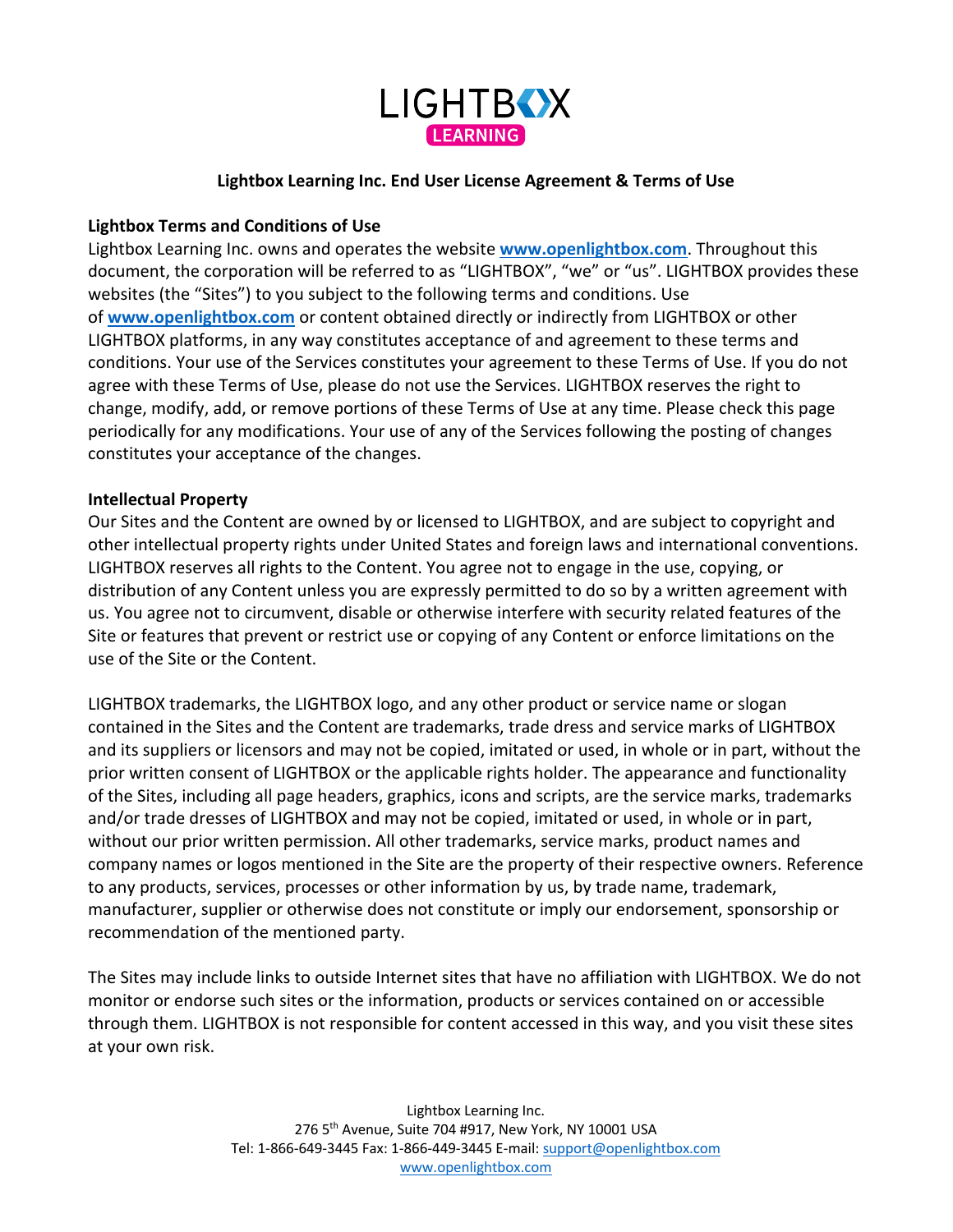### **License and Site Access**

LIGHTBOX allows you to access and make personal, non-commercial use of the Sites and not to download (other than necessary for page viewing) or modify it, or any portion of it, unless otherwise noted. For example, activities may be downloaded, however, you may not remove or alter any copyright, trademark, service mark or other proprietary notices or legends. You may not publish, distribute, retransmit, sell or provide access to the content on the Sites, except as permitted under applicable law or as described in these Terms of Use. LIGHTBOX works to ensure that all the content on its Sites are in compliance with applicable U.S. copyright laws. However, in the case of works on the Sites authored by parties other than LIGHTBOX, you may wish to check on their copyright status before downloading them if you are in another country. You may not use data mining, robots, screen scraping, or similar data gathering and extraction tools on the Services, except with our express written permission. You may not decompile, reverse engineer or disassemble any software or other products or processes accessible through the Sites, insert any code or product or manipulate the content of the Sites in any way that affects the user's experience. You may not frame or utilize framing techniques or caches to enclose any trademark, logo, or other proprietary information (including images, text, page layout, or form) of LIGHTBOX without express written consent. Any unauthorized use of the Sites automatically terminates your permission or license to use our Sites. LIGHTBOX attempts to provide accurate descriptions of the Content. However, we do not guarantee that product descriptions or other parts of the Content are accurate, complete, reliable, current, or error-free. If Content is misrepresented, your only course of action is to cease use of that Content and to notify us of the supposed error.

## **Disclaimer of Warranties and Limitation of Liability**

The services and all information, products, and other content included in or accessible from the services are provided "as is" and without warranties of any kind (express, implied, and statutory, including but not limited to the implied warranties of merchantability and fitness for a particular purpose), all of which Lightbox expressly disclaims to the fullest extent permitted by law. In no event shall Lightbox, its directors, officers, shareholders, parents, subsidiaries, affiliates, agents and licensors, or content providers be liable for any indirect, special, incidental, punitive, or consequential damages arising out of or related to the use, inability to use, performance or nonperformance of the services, even if Lightbox Learning Inc. was previously advised of the possibility of such damages and regardless of whether such damages arise in contract, tort, under statute, in equity, at law, or otherwise.

## **Indemnity**

To the fullest extent permitted by law, you agree to indemnify and hold LIGHTBOX, its directors, officers, shareholders, parents, subsidiaries, affiliates, agents, and licensors harmless from and against all losses, expenses, damages, and costs, including reasonable attorneys' fees, arising out of (i) the information or material you submit, including, but not limited to, liability for violations of copyrights, trademark rights, trade secret rights, or any other intellectual property rights, or the privacy or publicity rights of others, or liability for information or material you provide that is obscene, defamatory, threatening, harassing, abusive, hateful or embarrassing to any other person or entity, or

> Lightbox Learning Inc. 276 5th Avenue, Suite 704 #917, New York, NY 10001 USA Tel: 1-866-649-3445 Fax: 1-866-449-3445 E-mail: support@openlightbox.com www.openlightbox.com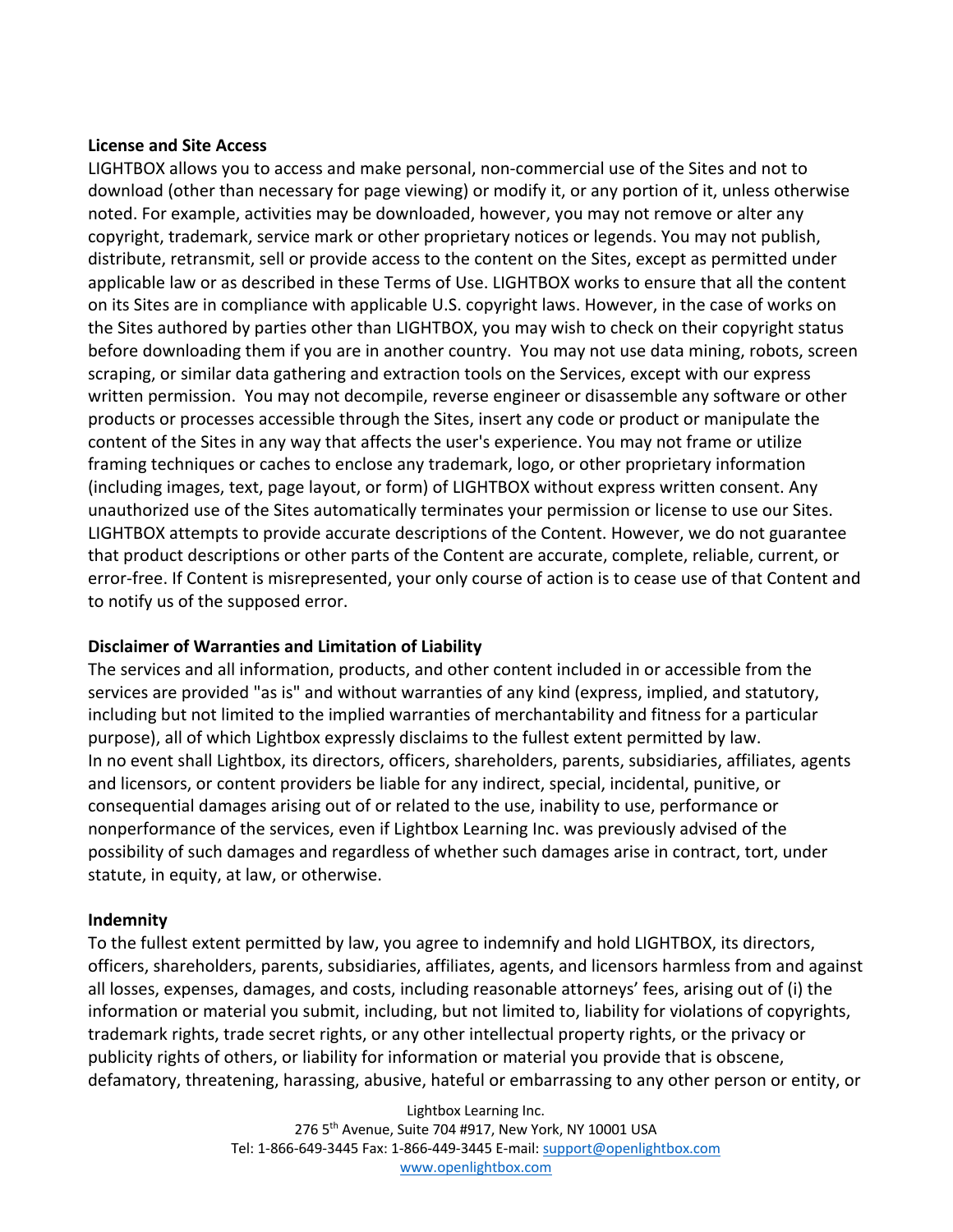is fraudulent or deceptive, (ii) your use or unauthorized copying of the Services or any of their content, or (iii) your violation of these Terms of Use or any applicable laws or regulations.

## **Disputes and Applicable Law**

These Terms of Use are governed by the laws of the United States and the State of New York, without giving effect to any principles of conflicts of laws.

# **Notice and Procedure for Making Claims of Copyright Infringement**

LIGHTBOX will respond to claims of intellectual property infringement. We will promptly investigate notices of alleged infringement and will expeditiously to remove infringing material once informed. Notifications of claimed copyright infringement should be sent to **copyright@openlightbox.com** To be effective, the notification of infringement must be a written communication that includes the following:

- 1. A physical or electronic signature of a person authorized to act on behalf of the owner of the exclusive right that is in question;
- 2. A description of the copyrighted work in question, or, if multiple copyrighted works at a single online site are covered by a single notification, a list of such works at that site;
- 3. A description of the material that is claimed to be infringing or to be the subject of infringing activity and that is to be removed or access to which is to be disabled, and a description of where the alleged infringing material can be found;
- 4. Your address, telephone number, and email address;
- 5. A statement that outlines the complaint, and a description of why the use of the content is thought to be infringing on the rights of the copyright holder;
- 6. A statement that the information in the notification is accurate and, under penalty of perjury, that the complaining party is authorized to act on behalf of the owner of an exclusive right that is allegedly infringed.

In accordance with the Digital Millennium Copyright Act and other applicable laws, we have adopted a policy of terminating accounts and/or pursuing other remedies, at our sole discretion, if we suspect that the account holder has infringed the intellectual property rights of LIGHTBOX or any third party.

# **LIGHTBOX Copyright Claims**

# **Lightbox Learning Inc.**

276 5th Avenue, Suite 704 #917 New York, NY 10001 USA

Tel: 1-866-649-3445

Fax: 1-866-449-3445

E-mail: **copyright@openlightbox.com**